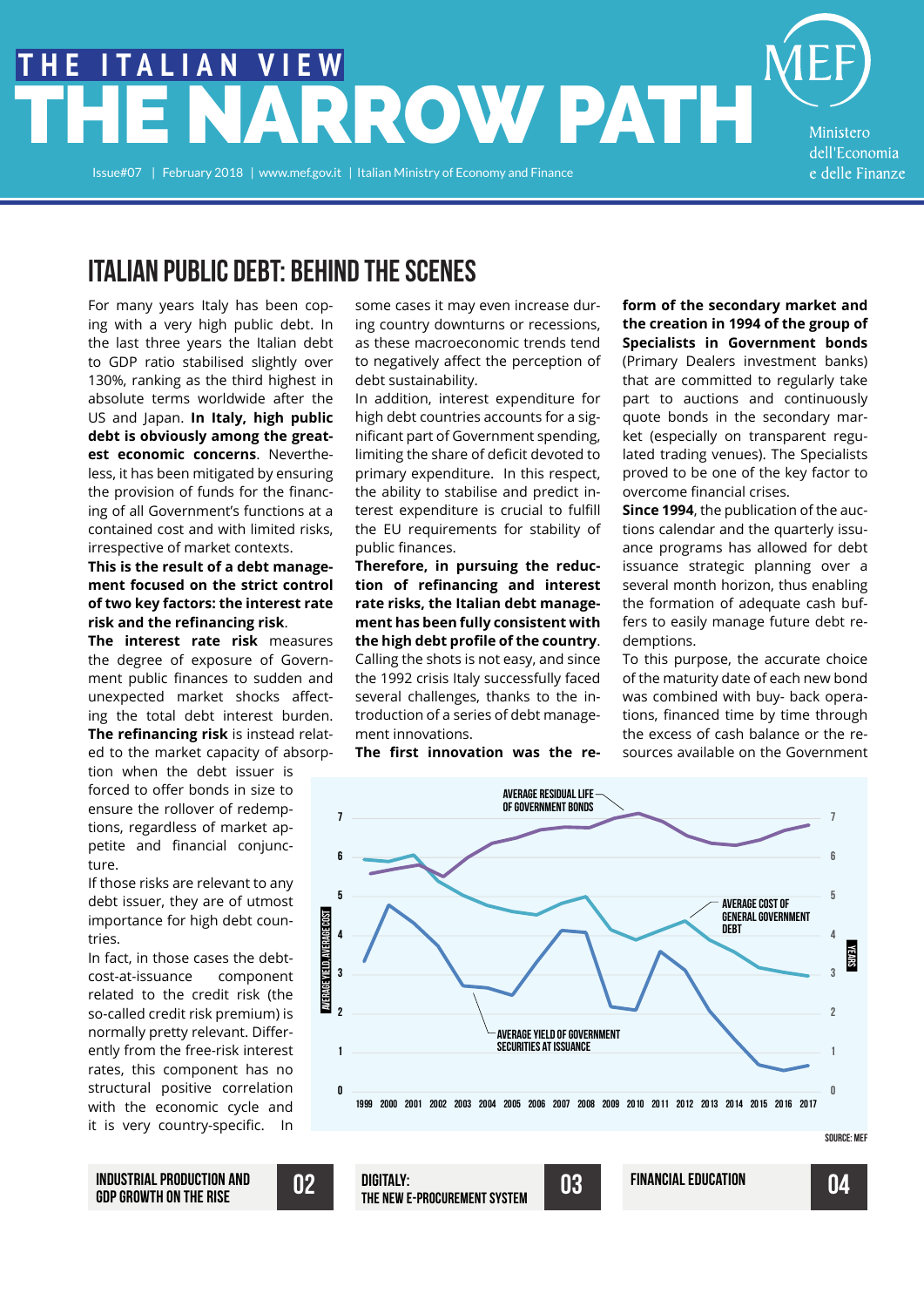Bond Sinking Fund, and, since 2002, with exchange transactions, operations in which bonds at issuance are exchanged with other bonds repurchased from the market. This system helped in smoothing the redemptions profile thereby containing the refinancing risks and the costs.

**In 1999**, the introduction of the single currency required an increase in the secondary market liquidity, so as to make Italian bonds more competitive in a newly international context. Supplying the same bond to the market more than once, until it reached a satisfactory size, increased the bonds' liquidity profile thus facilitating their negotiations. In addition, bonds with longer maturities or with innovative features (such as BTP€i or CCTeu) were issued through a syndicate of banks selected among the Group of Specialists, so as they had the immediate guarantee of large outstanding and a better performance on the secondary market.

**The 2007** financial crisis brought forward new challenges that were faced with: the creation of a more flexible auctioning system; the issuance of off-the-run bonds along with benchmarks; a strengthened dialogue with worldwide institutional investors; a more tailored system of incentives for

Specialists in order to cover auctions and support the secondary market, coupled with a more refined framework for evaluating their contribution to market efficiency.

The latest crisis peaked in the fall of 2011 and lasted more or less until September 2012. It was long and exhausting. **Nonetheless it was handled by keeping regular auctions for bonds with maturity up to 10 years (that went always covered) during most turbulent phases, thereby ensuring to Italy a permanent market access**. All margins for flexibility were exploited in full, including exchange bond transactions which contributed in correcting and preventing dangerous distortions in bond quotations. **In 2012**, Italian households received very well the introduction of BTP Italia, thus compensating at least in part the significant outflows from foreign investors, re-establishing a stronger market confidence on the Italian public debt.

The chart in page 1 shows the evolution of the average debt life that increased from 3.6 in 1993 to 7.2 years in 2010. **Thanks to the debt management stance, Italy's public finance watered the worse phases of the debt sovereign crisis**. While issuance cost raised from 2.10% in 2010

to 3.6% in 2011, the average debt cost (interest expense/debt stock ratio) only raised from 4.13% in 2010 to 4.38% in 2012. The average debt maturity declined thereafter. Nonetheless, the trend started reversing in 2015, as the Treasury issued larger volumes of bonds with ultra-long maturities, exploiting the favorable interest rate regime also determined by the ECB monetary policy. Namely, in 2016 the 20 and 50 year maturities were introduced, in addition to the 15 and 30 year ones. At the end of 2017 the average life of debt approached the 7 years threshold (6.9 years).

**Italian public debt management went through challenging times, overcome by effective policies and tools**. The success of the past shall not divert the attention away from the main goal, which shall remain the structural reduction of debt to GDP ratio. **This is the only condition that assures sustainability over the medium-long term and this is what the Narrow Path is really about**.

#### **Maria Cannata**

Former Director General Public Debt

#### **Davide Iacovoni**

Newly appointed Director General Public Debt



#### INDUSTRIAL PRODUCTION AND GDP GROWTH ON THE RISE

In 2017 GDP raised by 1.5%, recording the largest upsurge in 8 years time. Growth has been fostered by a raise of internal demand, industry and services. The industrial production index rose in December 2017 by 1.6% over the previous month and by 3% over 2016, **reaching its highest value after 8 years**. Growth has been **spurred by the set of incentives for investment**  (namely 140% hyper-amortization of investment in capital goods, entitled and money into an international money into an international money in<br>up to 250% for high-tech goods).



Source: ISTAT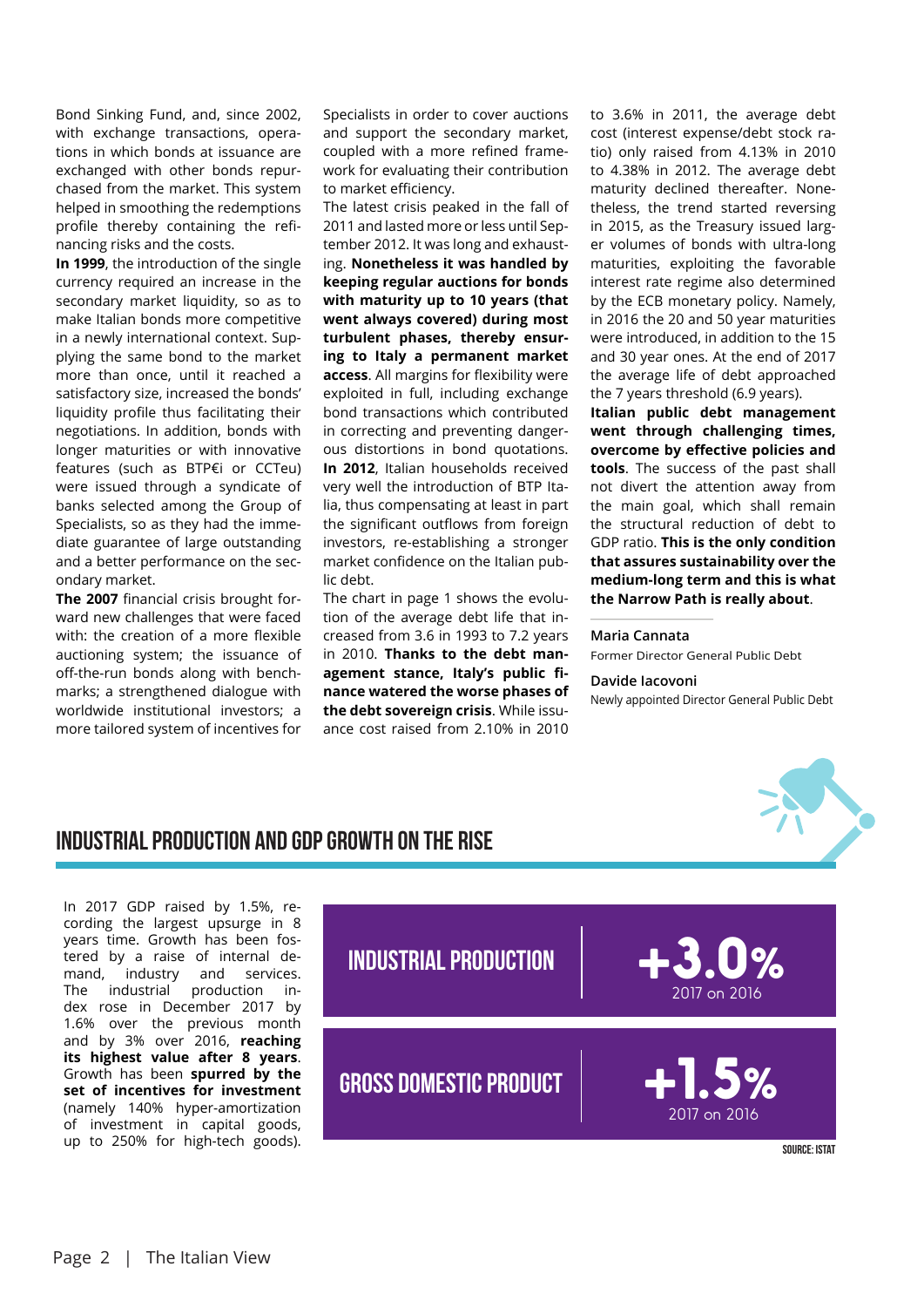## Public spending online: the new e-procurement system  $DIGITAY$



Already in December 2004, the EU action plan implementing the legal framework for electronic public procurement stated that: *"5% savings in public expenditure can be achieved by just digitally managing tenders, in addition to 50-80% transaction costs savings, both for contracting authorities and economic operators"* (EU Action plan for the implementation of the legal framework for electronic public procurement, 29-12-2004).

In times of budget restrictions, the strategic management of public procurement is crucial for policy makers when managing public expenses.

The European principle "get more with less" is influencing all Member States, including Italy, in the struggle to identify innovative public procurement systems aiming at reducing inefficiencies and improving value for money in the public sector.

A thorough public procurement system with innovative solutions has a direct impact on national competitiveness.

In particular, digital procurement systems - e-Procurement - may play a key role, especially if used not only to "buy digitally", but also and mainly for managing the entire "supply chain", so as to simplify and optimise all stages of the purchasing process. ICT allows the so-called "end-to-end e-Procurement" and the "procure to pay digitalisation" starting from the identification of the preliminary needs, on to the market analysis, until the final phases of delivery, monitoring, invoicing and payment management.

**Since the year 2000, the Italian government engaged with the optimisation and re-qualification of public procurement**. In the last 18 years, the administrative process around public procurement went through a radical change. It was centralisated in terms of competences and digitalised in terms of processes within the frame of the National Digital Agenda.



**More recently, the Government introduced the obligation to use only digital means throughout the whole procurement process**. It will be effective from 18th October 2018.

**CONSIP** - the national centralised purchasing entity - manages on behalf of the Ministry of Economy and Finance the **Program for the Rationalisation of Public Purchases**.

Among other things, the Program developed **AcquistinretePA**, the national e-procurement system, open to all contracting authorities and economic operators. AcquistinretePA is a digital purchasing platform for public entities. It represents the main channel for digital purchases managing the bulk of the digital transactions and online market in Italy. It offers a widerange of digital tools such as Framework Agreements, Dynamic Purchasing Systems, online catalogue-based direct orders and Requests for Quotation for low value purchases.

**MePA represents the most advanced digital service available in AcquistinretePA**. MePA is the government e-marketplace for purchases below the EU threshold: 144,000 euro for Center of governments and 221,000 for local authorities. MePA made an impressive contribution to the whole process of government modernisation. In MePA a high number of low value digital purchases and procedures take place every day, involving thousands of public buyers and economic operators, especially small and micro enterprises. The diffusion of the MePA was accompanied by a cross-national change in the whole chain around public procurement management. In 2017 MePA registered around 8,500,000 offers for goods and services, by more than 70,000 enterprises, 40,000 contracting authorities issued more than 600,000 individual transactions spending more than 3 billion euro. **MePA is in fact the largest public eMarketplace in Europe**.